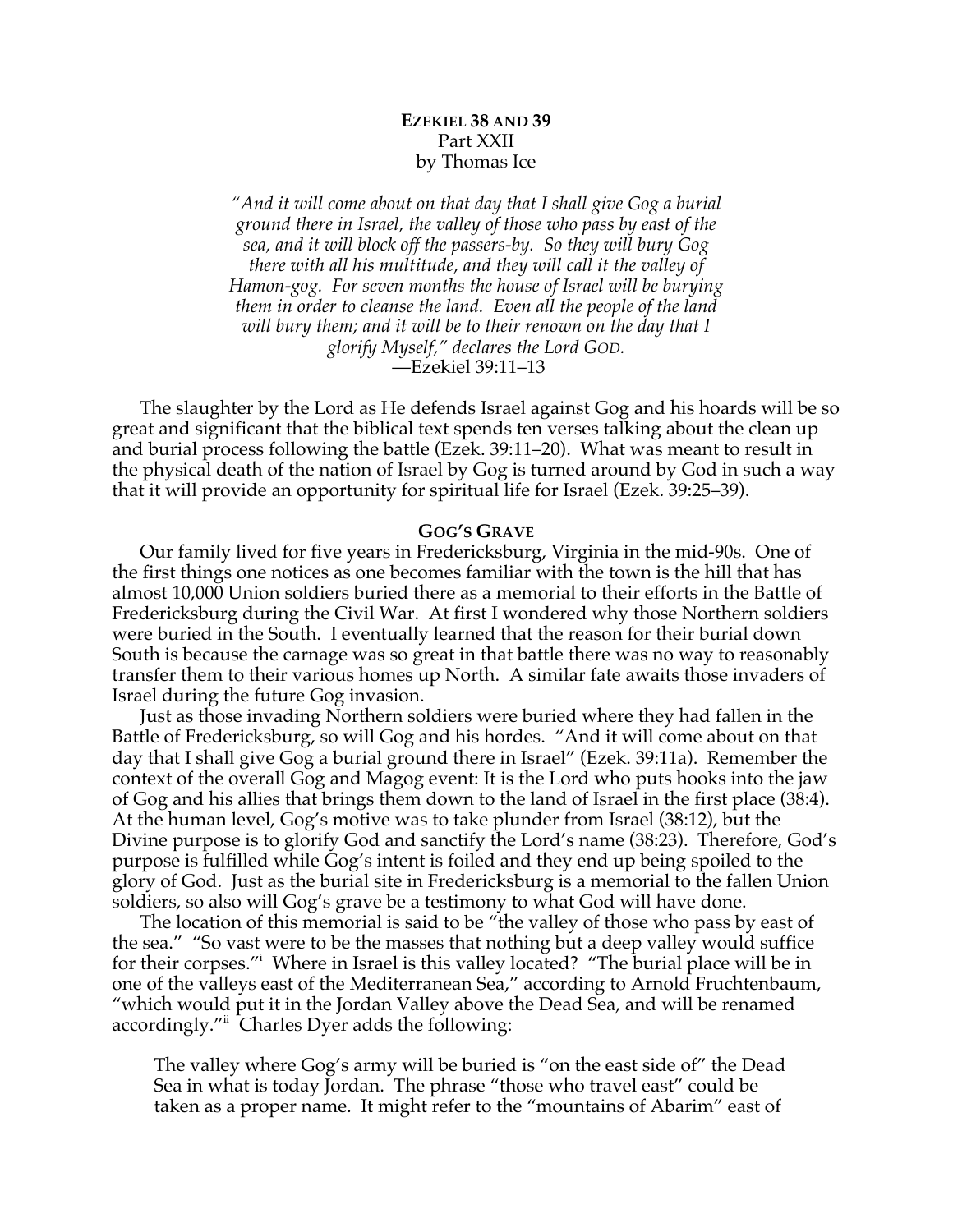the Dead Sea that Israel traversed on her way to the Promised Land (cf. Num. 33:48). If so, Gog's burial will be in the Valley of Abarim just across the Dead Sea from Israel proper in the land of Moab. Yet the burial will be **in Israel**  because Israel controlled that area during some periods of her history (cf. 2 Sam. 8:2; Ps.  $60:8$ ).<sup>iii</sup>

After this battle and burial the passage says, "and it will block off the passers-by." This means that the passage way will be blocked off with so many bodies of the dead soldiers clogging the way that it will be difficult for travelers to make it past the scene.<sup>iv</sup> Randall Price says, "The slaughter will have been so great that the dead bodies of Gog's army will fill an entire valley blocking passage for travelers through this area."v The location of this burial site indicates that the invaders route will likely come down from the north, continue south down the Jordan valley with intent to move west to Jerusalem when they reach the northern edge of the Dead Sea. The Lord will strike down the invaders as they begin to move west toward His city, Jerusalem.

"So they will bury Gog there with all his multitude, and they will call it the valley of Hamon-gog." Since the multitude of invaders will meet their end in a valley that will likely enable the burying teams to simply cover them over with dirt in a mass burial graveyard. The word "Hamon" in Hebrew means "multitude" or "crowd."vi Thus, "overlooking the cemetery a new city will be built"<sup>vii</sup> by the name of "Multitude of Gog" to commemorate this event in history.

#### **SEVEN-MONTH BURIAL**

"For seven months the house of Israel will be burying them in order to cleanse the land." The "house of Israel" refers to the Jewish people who have returned to their homeland (38:8) and now live in the Promised Land. The Jewish people will need to bury the corpses "in order to cleanse the land." What is the Jewish requirement that necessitates such a cleansing? Price points out contemporary practices in Israel relating to this passage as follows:

On the basis of this verse the rabbis inferred the legal ruling (*halakha*) that *all* graves must be marked. In the modern State of Israel a group of nongovernmental Orthodox Jews known as ZAKA (Hebrew acronym for "Identification of Disaster Victims") is appointed to carefully remove all human remains after suicide bombings in order to restore order and prevent ritual impurity in the Land. The reason, according to Jewish law (*halakha*) is that the dead must be buried immediately because exposed corpses (or even single bones) are a source of ritual contamination to the Land (cf. Num. 19:11- 22; Deut. 21:1-9). Ezekiel 36:17-21 has already connected ritual purity and divine holiness, and the text here mentions the need to "cleanse the Land" three times (verses 12, 14, 16). $\overline{v}$ <sup>iii</sup>

The text says that this burial process will take seven months. Why will it take so long to accomplish this task? First, the vast number of invaders who are killed will simply make for a daunting burial task in itself. Second, Fruchtenbaum is no doubt correct when he says, "Since the armies are destroyed in the mountains of Israel, many of the bodies will fall in crevices where they will not be easily found, and so special details will be employed by the government for the seven months to search out these bodies for burial in the special valley."ix